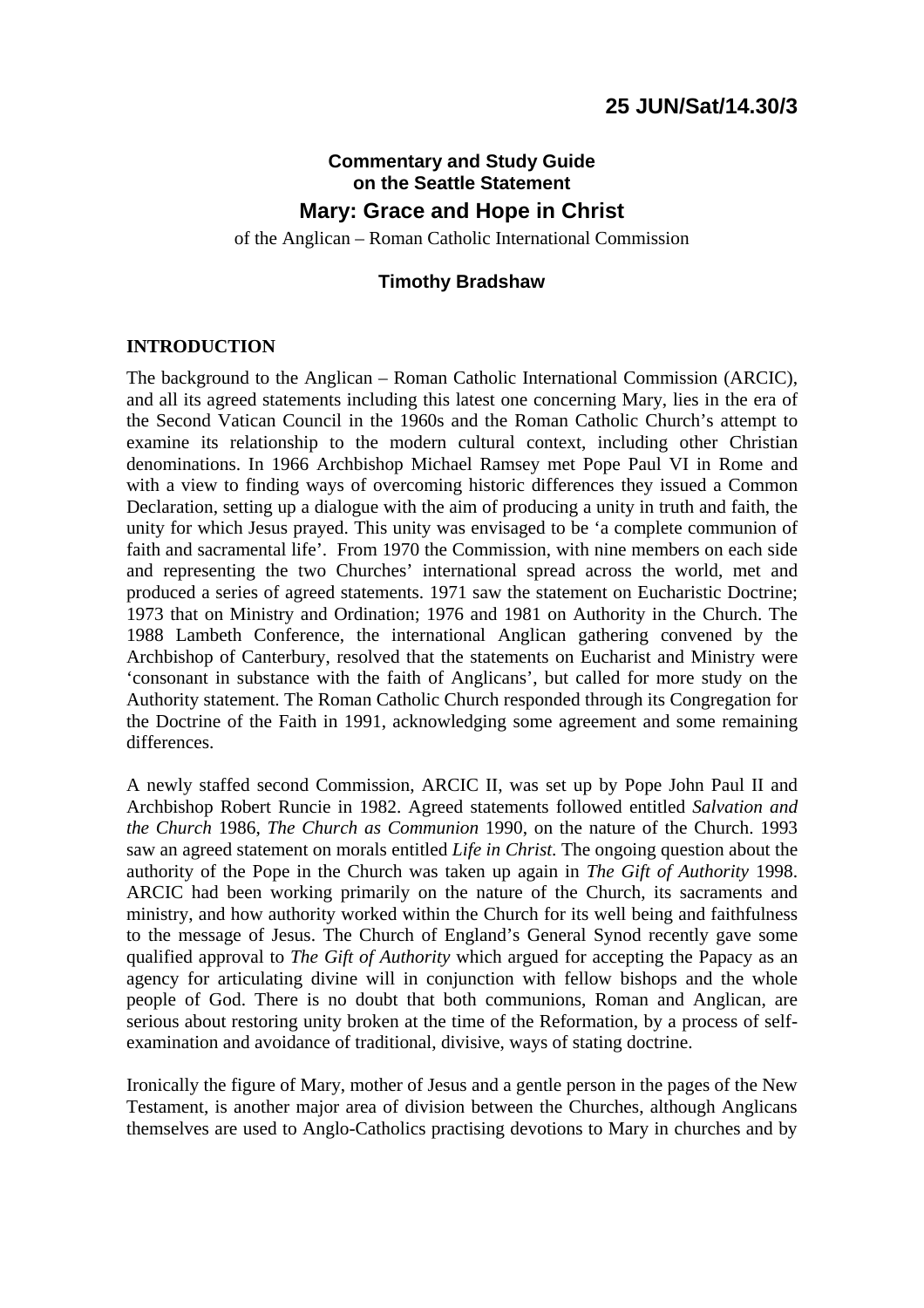pilgrimages to shrines at places such as Walsingham in the UK. ARCIC II has now issued its agreed statement on this question, as was requested of them in the original Malta Statement in 1968, and again as a result of the meeting of Anglican and Roman Catholic bishops in Mississauga in 2000.

In the earlier ARCIC agreed statement, *Authority in the Church II* (1981), agreement was recorded over Mary as *Theotókos*, God-bearer, and as a model of holiness, a prophetic figure of the Church before and after the incarnation. But major disagreement was registered over the dogmas of the immaculate conception of Mary and her assumption, the teachings that she was conceived in a special way without sin, and that she was taken directly into heaven at the end of her life. Neither of these teachings can be found in the New Testament, and moreover both teachings were made binding on the faithful by decree of the Pope, independently of any church council. These are the key problems to be overcome in this new agreed statement, along with the questions linked to the acceptability of addressing Mary in prayer. ARCIC seeks to remain faithful to the New Testament pattern of faith and worship, using a theology of grace and hope, one rooted also in the experience of Christian worship and devotion. ARCIC invokes the 'Yes and Amen' structure found in the agreed statement *The Gift of Authority* as a means of interpreting Mary's Amen, let it be done to me, in response to the address of the angel. She represents Christian discipleship and obedience.

We will now go through the agreed statement section by section, trying to summarise its teachings, making some comments from particularly an Anglican perspective, and raising some questions.

#### A MARY ACCORDING TO THE SCRIPTURES

The first section of the statement considers Mary as she appears in the New Testament. This raises the issue of interpreting the texts, and ARCIC is aware that overly 'typological' interpretation can become extravagant, while historical-critical approaches focused on an original meaning can prove 'reductionist'. Typological interpretation gives the Mary found in the biblical narratives the role of an ideal 'type', or perhaps 'icon' in modern secular parlance: she stands for certain truths which can be developed at some length. This way of interpreting the text makes much of the aspect of the meaning of Mary, and this meaning can add further levels of meaning and so become exaggerated. On the other hand, interpreters who focus on the historical side of the narrated Mary, the events that actually happened, may fail to consider her meaning enough, and 'reduce' that meaning to simply what happened. In other words, much depends on how the symbolic meanings attached to the Mary of the New Testament can be taken to extend her historical role into a more transcendent one, and how she could be regarded as having a role in the history of salvation but nothing more. In a sense this, in a nutshell, could be said to be the root of the disagreement between the two Churches.

ARCIC says that it wishes to benefit from the range of modern approaches of interpretation. It begins in the Old Testament, arguing that the witness of Scripture offers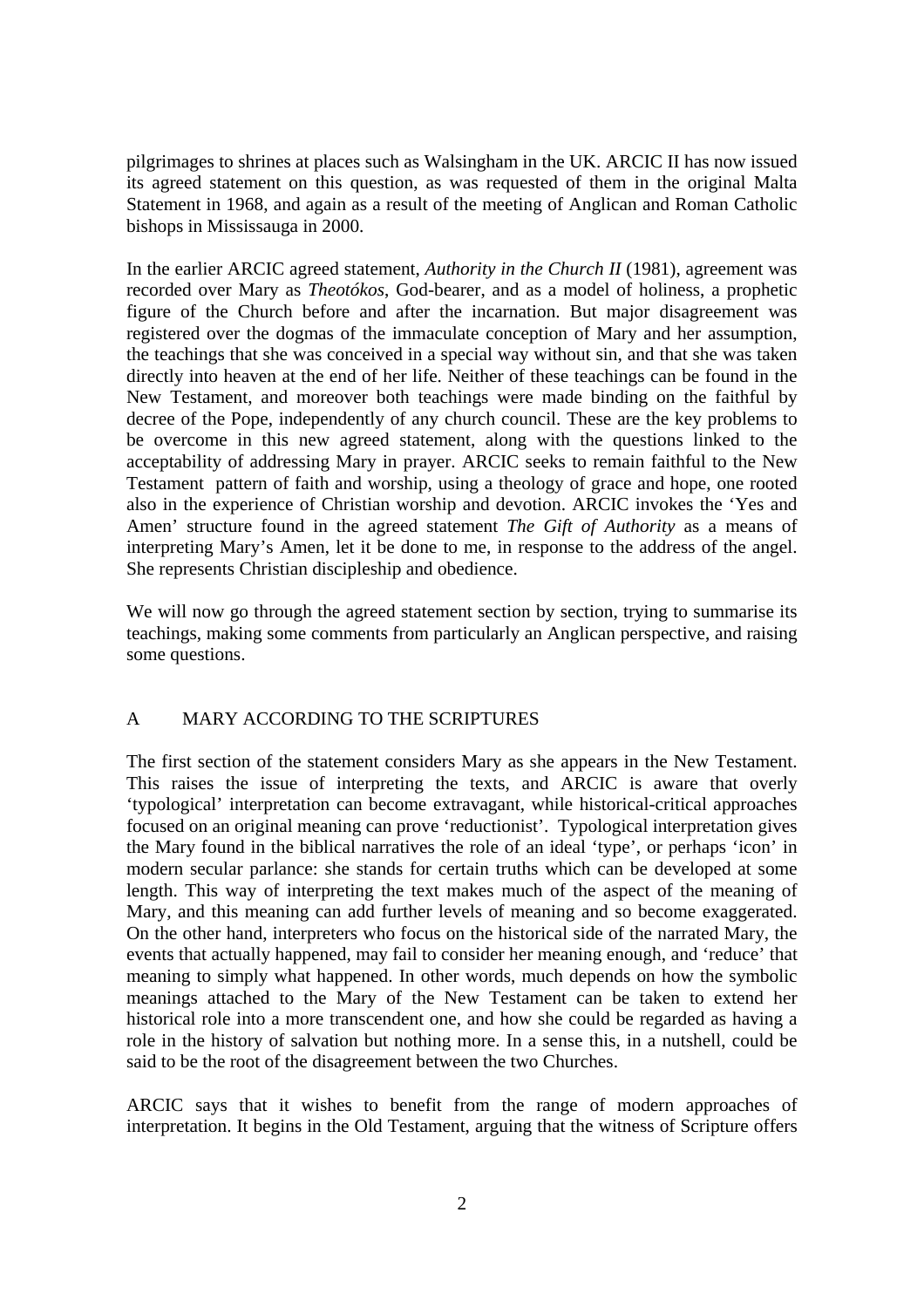a 'trajectory', or perhaps pathway, of grace and hope, of forgiveness and new beginnings. Israel is the covenant partner of God, symbolically his bride and handmaiden. Scripture speaks of a calling of individuals from their first beginnings, for example, Jeremiah, and the 'prevenient', or 'given in advance', grace of God will be a permeating theme of the agreement. Rather like the well known story of the 'footsteps in the sand', God has been ahead of us to prepare our path. Romans  $8.28 - 30$  is cited here as a key text: 'those whom God foreknew he predestined to be conformed to the image of his Son...And those whom he called he also justified and those whom he justified he also glorified'. This trajectory of grace and hope leads to Christ to fulfil the divine purposes. The role of Israel as the covenant partner of God leads finally to Jesus, by the divine plan of God. As a vital part of this plan, God needs to work through human freedom and consent, and the young Jewish teenage girl Mary gives her full and faithful consent to the divine call to be mother of the Messiah, declaring through her very natural and human puzzlement, 'Behold, I am the handmaid of the Lord, let it be to me according to your word' (Luke 1.38). Matthew and Luke refer to Mary specifically in telling the story of Jesus' conception and birth; Mark and John do not, nor does Paul speak of a special mode of Jesus' birth in any way. For Matthew and Luke, descent in the royal line of David emphasises the Messianic expectation, and the virginal conception of Jesus by Mary discloses the radical newness coming with his birth: God is bringing about a completely new phase in his saving activity in human history. In this, ARCIC is in line with the orientation of biblical tradition, so for example we read that Jesus, later in his ministry, as he enters Jerusalem for the last time, rides on a colt 'on which no one has ever sat', again symbolising the note of radical newness introduced by Jesus' reign in history. The God of the Bible brings about new and wonderful things in mysterious and surprising ways.

Luke's narrative of the annunciation, when the angel Gabriel comes to Mary and announces her calling (Luke 1.26ff), portrays her, ARCIC says, as uniquely the recipient of election and grace, in line with a series of special births narrated in the Old Testament such as those of Isaac, Samson and Samuel, all children born in the divine plan and by particular divine intervention. Mary's psalm of praise, the *Magnificat* (Luke 1.46ff), stands in this biblical tradition, and ARCIC argues that the *Magnificat* provides the scriptural basis for an appropriate devotion to Mary, since in that psalm she says that all generations will call her 'blessed'. Mary's agreement to the angel's declaration of her destiny, 'let it be to me according to your word', in Latin *fiat*, her Amen to God's will, is given in faith and freedom. Luke also has the premonition of pain for Mary later, (Luke 2.34) 'a sword will pierce your soul', pointing ahead to suffering involved in her vocation and ministry as the mother of Jesus.

In the Gospels of Matthew and Luke, Jesus is conceived by the Holy Spirit, miraculously, without the biological fatherhood of Joseph, Mary's betrothed, who nevertheless sticks by Mary, taking her at her word. Mary thus conceives the baby without losing her virginity. Matthew narrates this by saying, 'before they came together she was found to be with child of the Holy Spirit' (Matthew 1.18). ARCIC teaches that this 'virginal conception' [18] is primarily a sign of divine presence, the work of the Spirit, rather perhaps than a description as might be given in a biological textbook. Footnote 2 rejects any notion that the virgin conception is analogous to a magical coming together of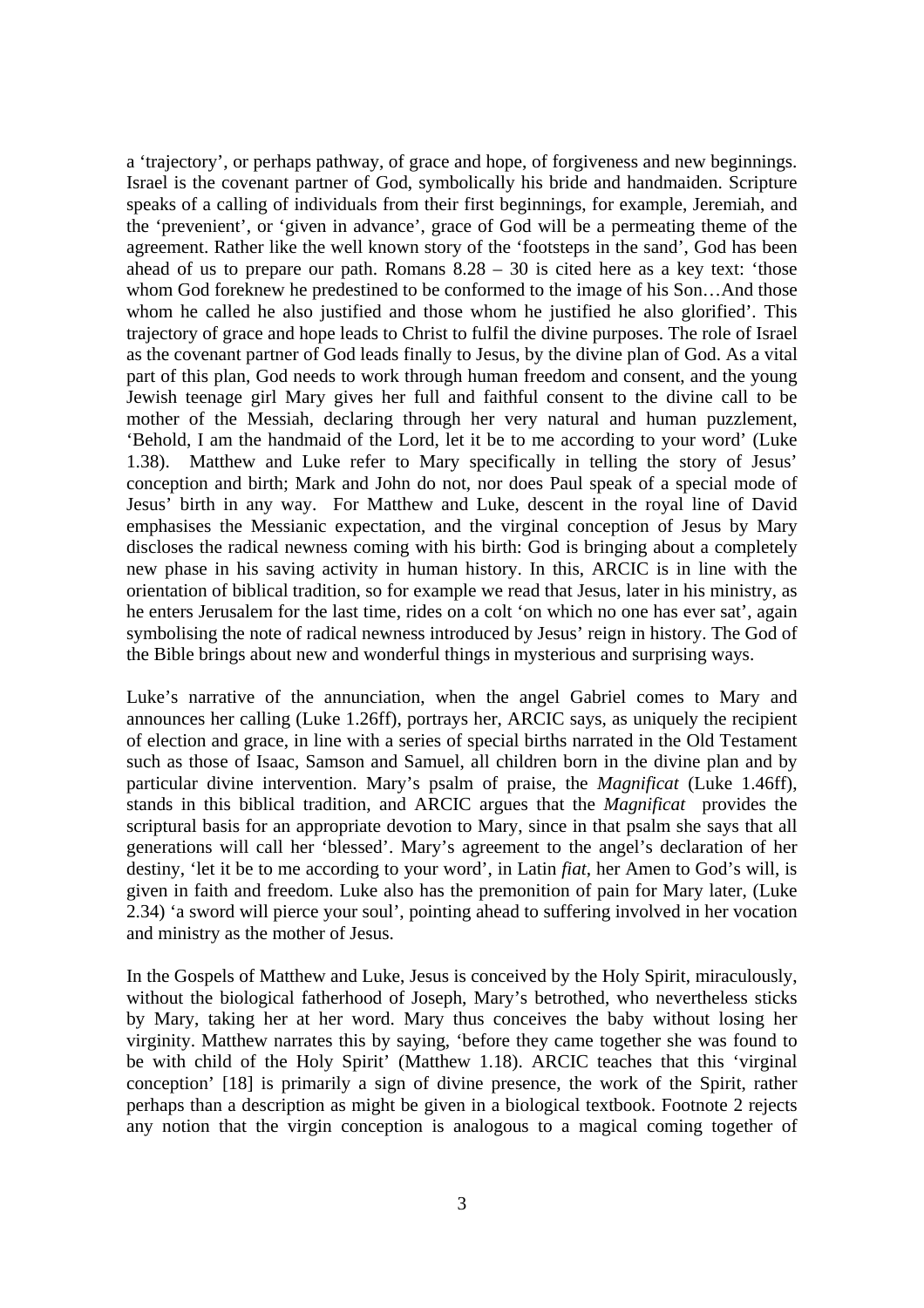supernature and nature, as if some pagan mythical story. ARCIC wishes to stress the meaning of the story, and indeed sets it together with the 'new birth of every Christian' by water and the Spirit (John 3.3-5), avoiding the sense of Jesus' conception and birth as 'an isolated miracle' [18]. ARCIC in footnote 3 of their statement notes that the New Testament speaks of Jesus' brothers, with the implication that Mary had other children following Jesus' birth. But ARCIC suggests that they may refer to kinsmen or relatives rather than literal brothers.

Having discussed the conception and birth of Jesus, ARCIC [19] moves on to 'Mary and the true family of Jesus', taking its cue from the incident in Mark's Gospel where Jesus' mother and brothers come and wait for Jesus, wanting to speak to him (Mark 3.31). There Jesus distances himself from his 'natural' family, stressing instead those who do the will of God, the family of faith or his 'eschatological family', his new family rooted in the Kingdom of God rather than blood relationships. His natural mother Mary seems at first to lack deep understanding of his mission, but this is said to develop as for other disciples. In Acts 1.14 Mary and Jesus' brothers are depicted as waiting with the apostles for the coming of the Pentecostal Spirit, the birth of the Church.

Mary in John's Gospel [23] is interpreted as herself entering into discipleship and faith, as compared with only a blood relationship, at the feast at Cana (John 2.8). There Jesus asks Mary 'O woman, what have you to do with me?', when Mary tells him that there is no wine. ARCIC suggests that the natural bonds between mother and son give way to the new relationship rooted in faith in God and his kingdom coming in Jesus. Mary becomes a disciple with a role of helping others come to Jesus [25]. John's Gospel notes Jesus' words from the cross to his disciples, 'behold your mother', indicating not only a real care for her but also a wider motherly role for Mary in the Church, according to ARCIC [26]. Jesus addresses Mary directly from the cross as 'woman', and ARCIC expands this with a Mary-Eve typology [27], affirming that Mary is on a spiritual level 'mother of all who gain true life from the water and blood that flow from the side of Christ'. This is a 'symbolic and corporate reading' [27]. In this light, says ARCIC, it is difficult to speak of the Church without thinking of Mary as its first realisation.

The book of Revelation and its reference to the 'woman' is taken as meaning the people of God, the Church, oppressed by Satan. But some patristic writers came to think of Mary when reading this narrative.

Overall, the scriptural witness summons all believers to call Mary blessed as the handmaid of the Lord, who suffered for her faithfulness. ARCIC wishes to weave us, the present readers of Scripture, into the narratives about Mary and the apostles, for example, that we are at one with them as they pray for the outpouring of the Spirit on the Church. We may even glimpse in her the final destiny of God's people to conquer sin and death [30].

Questions many Anglicans will be asking of ARCIC's treatment of the Scripture passages on Mary will include that of the brothers of Jesus, and why the plain meaning of these references should be altered, indeed whether such alteration is justified as fair interpretation and whether Jesus having brothers should be problematic. The style of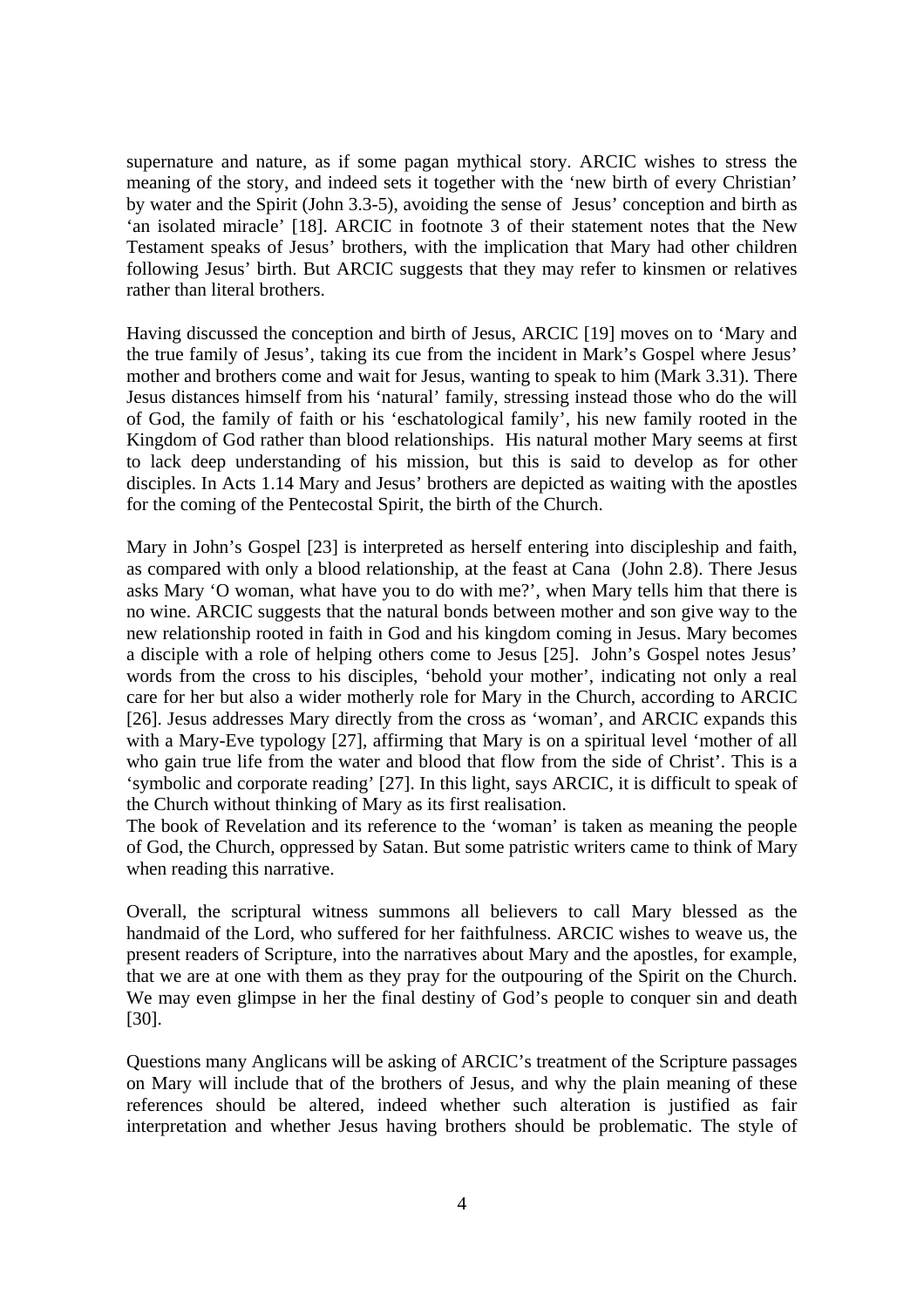ARCIC's interpretation is often to take up symbolic meanings of a narrative and develop these, for example the movement from Mary as 'woman' to her as a second Eve. The suggestion that Mary moves from the role of natural mother to that of disciple in the new family, or perhaps kingdom, of Jesus, is an interesting one. Mary is described by ARCIC so far as the humble young Jewish woman who freely agrees to take up the vocation given her, and whose relationship to her son develops into that of disciple. There is no doubt that this section on Scripture will provide much common ground.

#### *Possible questions to consider*

Have Anglicans generally failed to give proper attention to Mary in Scripture, and if so why?

Why is the possibility of Jesus having brothers a sensitive one for ARCIC, and is it faced honestly?

How might it be helpful to think of Mary as a member of Jesus' natural family and also, later, as a disciple in his eschatological family of faith?

What do you think of the way ARCIC interprets the relevant texts historically and symbolically?

Do you agree that Mary should be regarded as the New Eve, paralleling Jesus as the New Adam?

Does the role of the Holy Spirit in the narratives of Mary and Jesus receive sufficient attention?

## B MARY IN THE CHRISTIAN TRADITION

The statement moves on to discuss the history of discussion of Mary in the Church. The early paragraphs in this section, [31] ff, deal with the Christological controversies, the debates attempting best to shape a Christian definition of Jesus as both fully human and fully divine. Part of these debates was the Greek word *Theotókos*, 'God-bearer' or 'Mother of God', as a proper title for Mary. This word became part of the historic Chalcedonian Definition agreed in 451 at Chalcedon, a city near the Black Sea. Why was this word so important? It was regarded as confirming a crystal clear statement about the very identity of Jesus, who he actually was and is, his very self or 'person'. The theologians and bishops came to the conclusion that they could not do justice to this question by describing Jesus only as an inspired man, indwelt by the Spirit or the Word, as found for example in the case of Jeremiah, to whom the word of the Lord said 'Before I formed you in the womb I knew you, and before you were born I consecrated you; I appointed you a prophet to the nations' (Jeremiah 1.4). At Chalcedon it was decided to recognise that Jesus *was* the Word or Son of God, of the same being as God the Father. That is his identity, and this Trinitarian Son has assumed a full human nature. Mary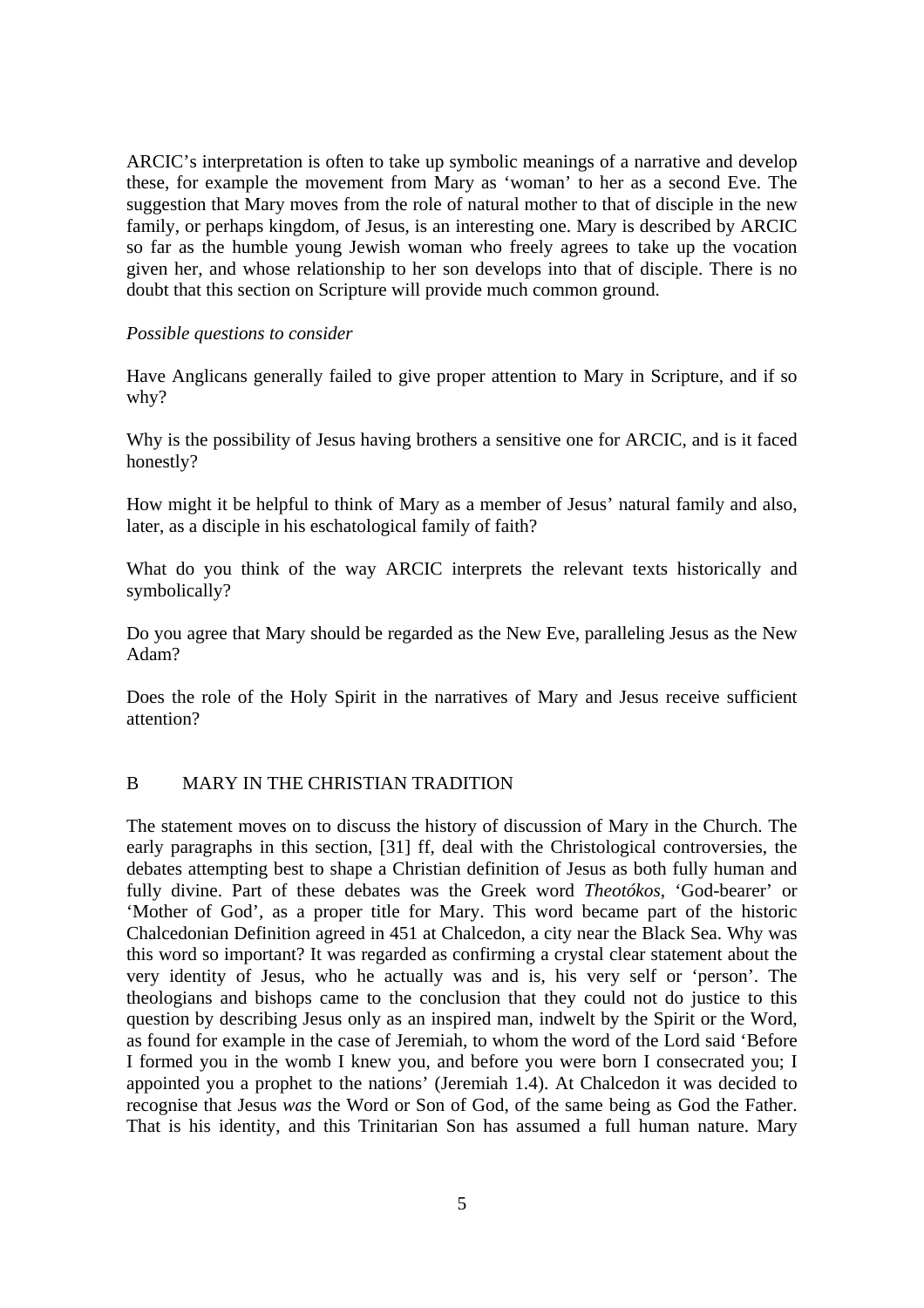therefore gave birth to none other than this divine Son of God, he was the baby born to her, humanly. The title *Theotókos* for Mary safeguards the humanity of Jesus and his identity as the divine Word. Mary gave birth to her son of her own substance, 'he did not just appear to be human; he did not descend from heaven in a heavenly body, nor when he was born did he simply pass through his mother. The Chalcedonian Definition specifically enshrined the term *Theotókos* of Mary [34]. The councils of Nicea and Chalcedon have always been authoritative for Anglicans in upholding the divine person of Christ with his full human nature, and the title of *Theotókos* accordingly as fitting for Mary. So far therefore there is full accord between the Roman Catholic and Anglican doctrines of Mary and Jesus, both stand in the 'ancient common tradition'.

ARCIC now takes us on to the issue of 'the celebration of Mary in the ancient common tradition' [35], charting the growth of piety in relation to Mary in heaven. This begins with the theological significance of the 'cloud of witnesses' (Hebrews 12.1) and the communion of saints gone before. Mary came to have a special place in this heavenly communion and scriptural themes were adapted accordingly, notably those of Mary as the New Eve and as the quintessential figure representing the ideal Church as obedient and faithful. Reflection on the place of Mary in the communion of saints and her motherly care prompted devotion as a deeply sympathetic figure and prayer both private and public. Some early Christian theologians linked the theme of Jesus as second Adam reversing the disobedience of the first Adam to that of Mary as the second Eve overcoming sin and providing a new Eve for the human race, linked to Jesus. Her historical role as his mother has developed, through a consideration of the communion of saints in heaven, into a role as second Eve in solidarity with the human race, as is the second Adam. Some early Christian theologians link the theme of Jesus as the second Adam, reversing the disobedience of the first Adam, with that of Mary as the second Eve, since she was obedient to God in contrast to the first Eve on behalf of the human race, in a way parallel to her Son's obedience.

ARCIC points out that in Christian history Mary's obedience shown in history is translated to a heavenly role, and she becomes a model of holiness. This is associated with her virginal conception of Jesus, and she gradually gained the title 'Ever Virgin'. In a long footnote ARCIC explains that this title involves Mary not only being a virgin at the conception of Jesus, but that 'She conceived him as a virgin, she gave birth as a virgin, she remained a virgin'. Clearly this claim stretches the New Testament evidence, and is linked to the references to the brothers of Jesus and the argument that these were not in fact brothers but other kinsmen. The idea of the perpetual virginity of Mary was at the same time taken to symbolise her inner attitudes of openness to God, obedience and faith, the model of Christian discipleship. This then extended to the idea that Mary was sinless, as Augustine is quoted as teaching. The title 'all-holy' can be found in church life by the sixth century.

Devotion to her flourished following the Chalcedonian title *Theotókos*, with texts and images celebrating her holiness, praying with her, praising her and asking her protection [39]. Celebration of Mary was written into liturgies. Feasts developed concerning the end and beginning of her life, her conception being celebrated in England in the early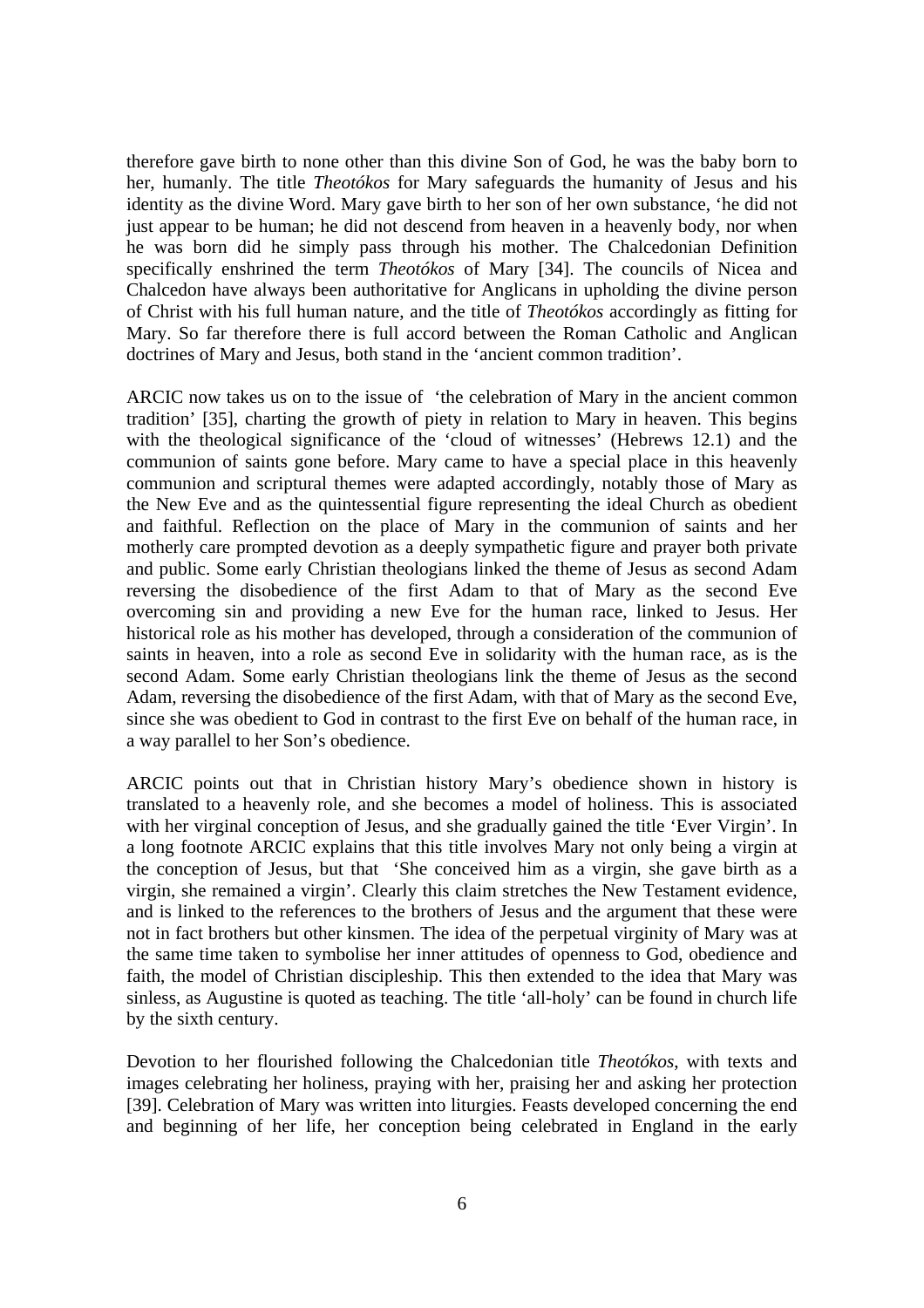eleventh century [40]. Legendary stories influenced the growth of the idea that she was taken into heaven, or 'assumed', in a special way at the end of her life, without suffering death. She became part of the victorious Church triumphant in heaven, the glorified body of Jesus, the Church.

ARCIC goes on to consider 'The growth of Marian doctrine and devotion in the Middle Ages', including some criticism of some of these developments [41]. During this era the humanity of Jesus was dwelt upon by theologians and, in parallel, so were the virtues and merits of Mary. Christ and Mary became linked in devotional life, and practices such as the rosary developed. Christian art reflected this rich mixture of spirituality. Mary's role as an ideal type of the Church grew. But ARCIC tells us that she gradually was placed in a mediatorial position, dispensing the graces of Christ *to* the Church. Mary's sinlessness was affirmed, to the point where she was considered possibly to have been 'immaculate' from the day of her conception. She came to occupy a role as worker of miracles and intermediary between God and humanity, in what ARCIC calls 'the florid Marian devotion of the Late Middle Ages' [43].

The Reformation is then described in relation to this spirituality. It pruned back the florid growth and abuses, attempting to regain the central focus on Christ's salvation but, according to ARCIC, may have overdone the pruning in their desire to ensure the centrality of Christ as sole mediator. ARCIC speaks of the Reformation as a radical 'rereception' of Scripture and the doctrine of Jesus as the sole mediator. The Reformers continued to honour Mary, but in her role as historical partner in the saving story of Jesus. Latimer and Cranmer followed the tradition they had inherited by accepting Mary as 'ever virgin' [45]. The Reformers did not affirm or deny Mary's sinlessness, but they strongly stress the universality of sin and the need for Christ's redemption. The Book of Common Prayer omitted the feast of Mary's Assumption, as lacking scriptural warrant. Nevertheless Mary's great psalm of praise, the Magnificat, is part and parcel of the Anglican service of Evening Prayer.

The Counter Reformation ensured that Mary was a distinguishing marker against Protestantism. Her devotion flourished in the  $19<sup>th</sup>$  Century, so that popular devotional pressure built up leading to the Pope defining the dogma of the Immaculate Conception of Mary in 1854, a dogma necessary for all Roman Catholic faithful to accept as infallibly true. 1950 similarly saw the declaration of the dogma of Mary's Assumption into heaven. In the twentieth century, in 1964, Vatican II is thought to have underemphasised devotions to Mary, and Pope Paul VI had to foster such devotions again, but within the doctrines of Christ and the Church. He commended the saying of the Angelus and the Rosary as within these criteria, as did Pope John Paul II. It has to be noted here that ARCIC does not discuss the very great stress placed on Mary by Pope John Paul II as the guide through his life, the excommunication of Fr Tissa Balasuriya for his book on Mary, *Mary and Human Liberation* 1997, on the grounds that it played down her freedom from the taint of original sin.

Anglicans [49] are said to have given Mary a new prominence in worship through liturgies, and a 're-reception' of the place of Mary is claimed to have taken place by both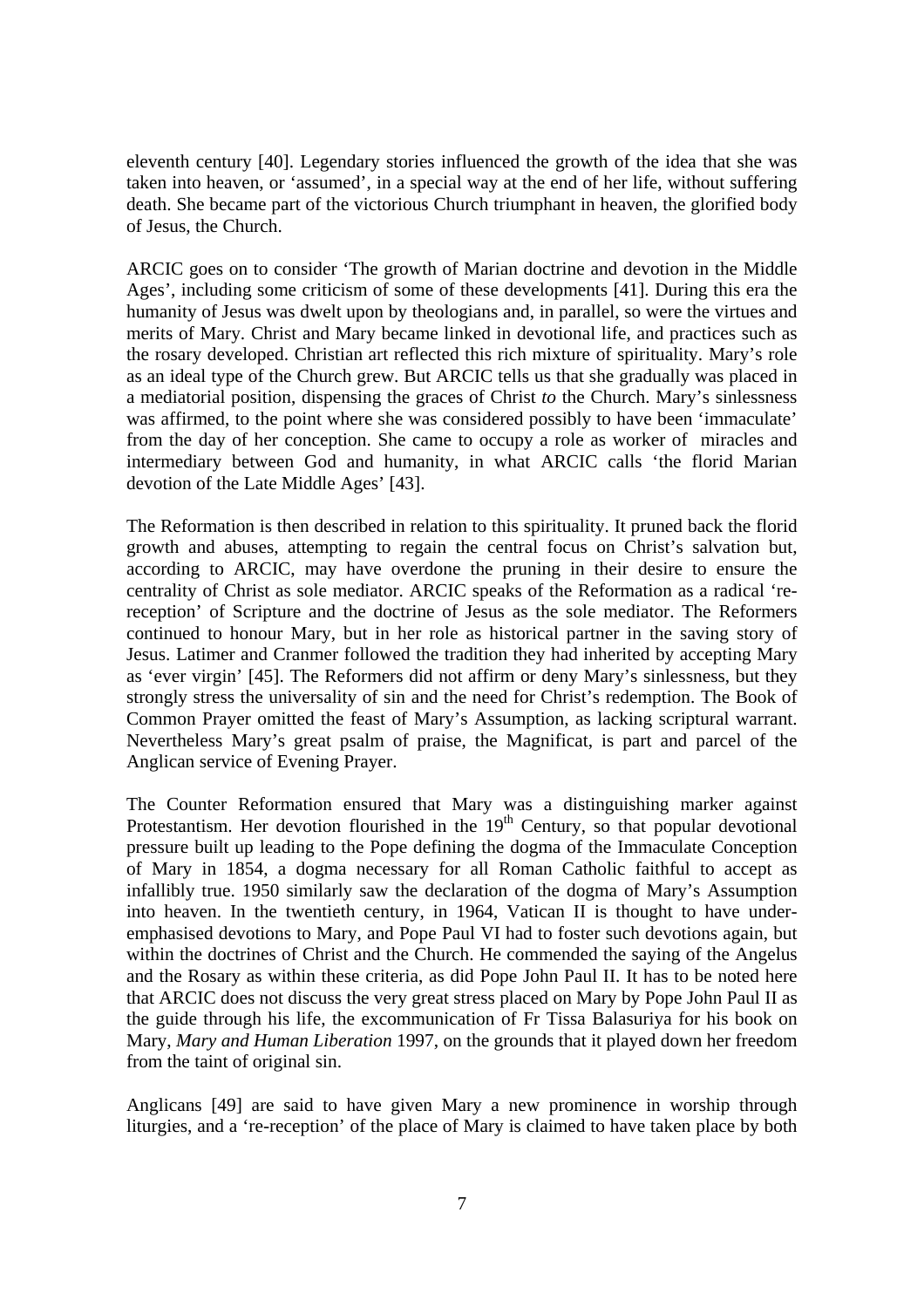Churches. She is seen by both communions as the New Eve and a type of the Church [51]. ARCIC stresses the place of Mary with the saints in their ongoing prayer for the Church in history. Mary is inseparably linked to Christ and the Church.

#### *Possible questions to consider*

Does the title 'God-bearer' or *Theotókos*, agreed by all Churches as appropriate, help you understand who Jesus is?

What do you make of the idea that Mary was and is 'Ever Virgin', even after the birth of Jesus? Does this help or hinder our understanding of the incarnation?

Have we appreciated fully the fact that the humanity of Jesus is of Mary?

Assess ARCIC's presentation of the claim that Mary was wholly sinless.

From the praiseworthy motive of paying due honour to Mary in wholeheartedly obeying the divine calling, how and why did the cult of Mary get out of control in the High Middle Ages? How should the Church prevent Mary obscuring Christ as sympathetic mediator with us?

Do you agree with ARCIC that the correct attitude to Mary is a reformed Roman Catholic one, guarded with a strong doctrine of Christ?

Is the idea of being part of the communion of saints, earthly and heavenly, a new one for you, and is there warrant for being in conscious communion with individual saints in glory?

## C MARY WITHIN THE PATTERN OF GRACE AND HOPE

This section, [52]-[63], seeks to provide the theological rationale for overcoming the major disagreements set out by ARCIC I, stated above. The method is that of reading back from fulfilment to inception, a kind of retroactive principle. We are bidden to view the economy of grace from its fulfilment in Christ back into history [52]. Romans 8.30 is cited here, appealing to divine predestinating action, working out in historical life. Mary is to be called blessed in the future at her calling by Gabriel; she embodies the elect Israel of whom Paul speaks in Romans 8.30. God was at work in Mary from the start of her life. We have no history of the end of her life, but some analogies from Scripture indicate that she might have entered glory without tasting death [56]; this is part of the pattern of anticipated eschatology. She is a sign of hope for all humanity. She is a new creation, the type of the Church, and a disciple.

The papal definitions can now be explained in terms of divine purpose [58]. The dogma of the Assumption is rendered plausible by way of stretching the logic of hope and glory,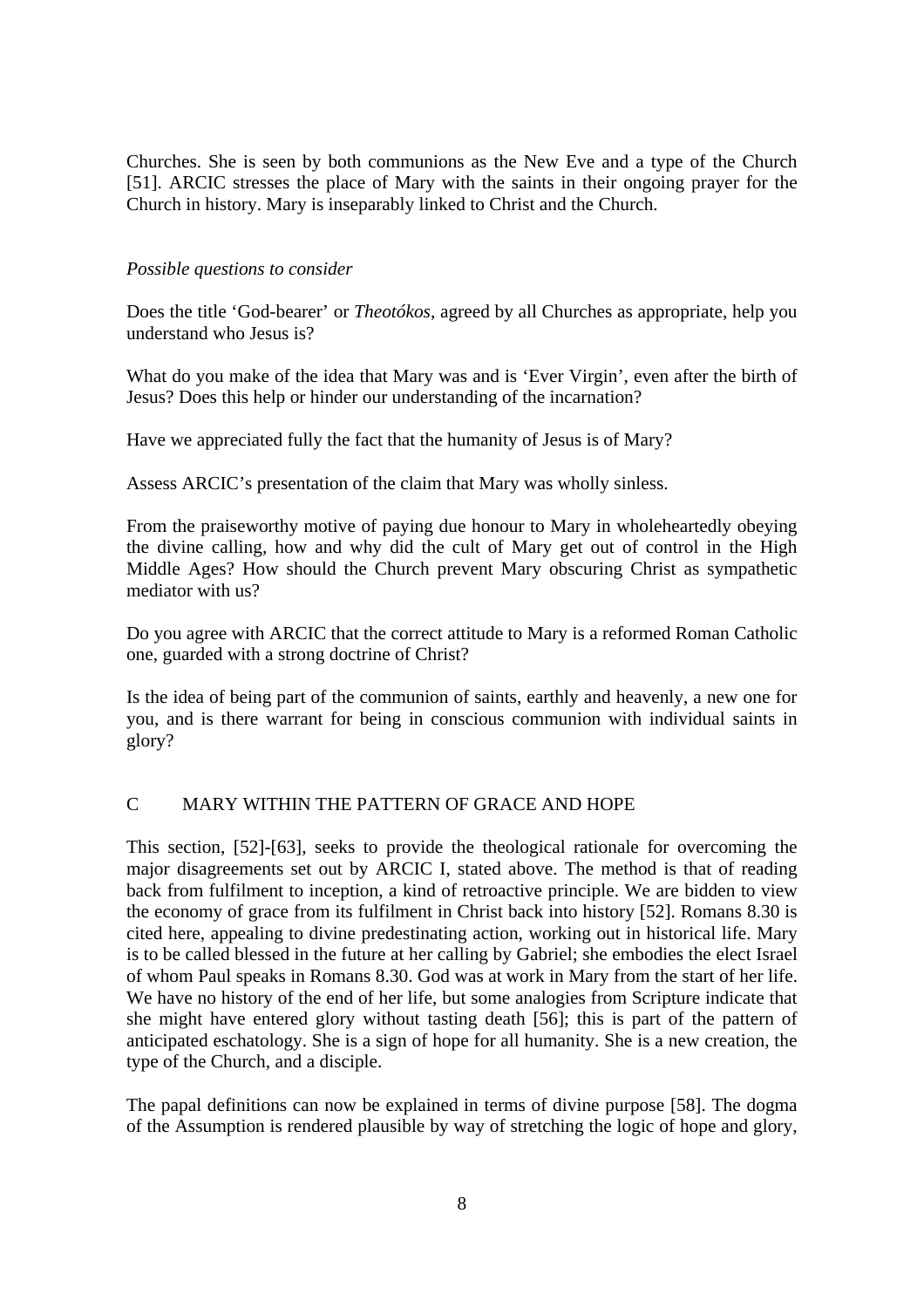indeed as a dogma it defines a fact of history, otherwise unknowable. The issue of Mary's Immaculate Conception, defined in 1854, is considered by way of her Son's redeeming work being retrospectively implied to her from the conception of her life, so avoiding the problem of her not needing his redemption because of an inherent sinlessness [59]. She is preserved from the stain of original sin by God's constant mercy in the economy of grace by divine predestination.

ARCIC's presentation of Mary full of grace, predestined for her role in the divine plan of salvation, is strikingly reminiscent of a very similar treatment of Christ proposed by the Scottish theologian Donald Baillie, albeit a Christology which has been found by critics to offer a picture of inspiration rather than of full incarnation. Baillie suggested the best way of understanding Christ was by way of the analogy of grace and its paradoxical nature as we experience it. We are free and yet as disciples can look back and see divine grace has in fact been sustaining us despite our feelings of desperation and weakness. The paradox is that we act freely, and yet God's grace is at work in and through our free choices. Likewise the paradox of sin and grace is that when we sin we blame ourselves, but when we do what is right the Christian disciple gives the glory to God. Jesus lived out this paradox of grace to the fullest extent, being wholly open to divine grace and wholly human. Baillie says that we can trace this prevenient grace back to the intention of God. God was in Christ by the grace of God. His battle with sin was won in this way, through full human freedom constantly exercised according to God's will.

ARCIC similarly argues of Mary that God was at work in her by grace from her earliest beginnings, and the paradox is that she was fully and freely obedient to the divine will. In that way she can be said to be sinless, rather than by way of special and different sort of conception or inherent sinlessness by nature. The end of Mary's life on earth, ARCIC says, is not directly revealed in Scripture or historical evidence. However, by analogy with figures such as Elijah who was taken up into heaven in a whirlwind, and the penitent thief on the cross with Jesus who is promised an immediate place with Jesus in paradise, ARCIC reflects that the idea of Mary being assumed into heaven by God gains some plausibility. ARCIC argues that the spiritual merit and destiny of Mary could appropriately be consummated by such an assumption into heaven. This Old Testament analogy is taken to be an anticipation of the destiny of all disciples, the Church, and also a sign of hope for all humanity. If we asked ARCIC whether Mary's assumption into heaven as a sign of hope to humanity might be in danger of displacing, or obscuring the place of Christ's resurrection as the truest sign of that hope, ARCIC might respond that Mary's assumption shares in the messianic destiny of Jesus, or that she follows in his pathway which he has pioneered. This kind of argumentation will inevitably provide much food for thought particularly on the part of Anglicans who are being invited to accept this logic of deriving historical events from spiritual symbolism about Mary in the economy of grace.

The Anglican problem that the papal dogmatic definitions, for Roman Catholics, are in effect revealed by God [60] by virtue of their status, is discussed in the light of changing contexts and understandings of revelation. The dogmas are presented by ARCIC as a kind of witness to revelation, perhaps akin to the Rabbinical 'fence around the law'. When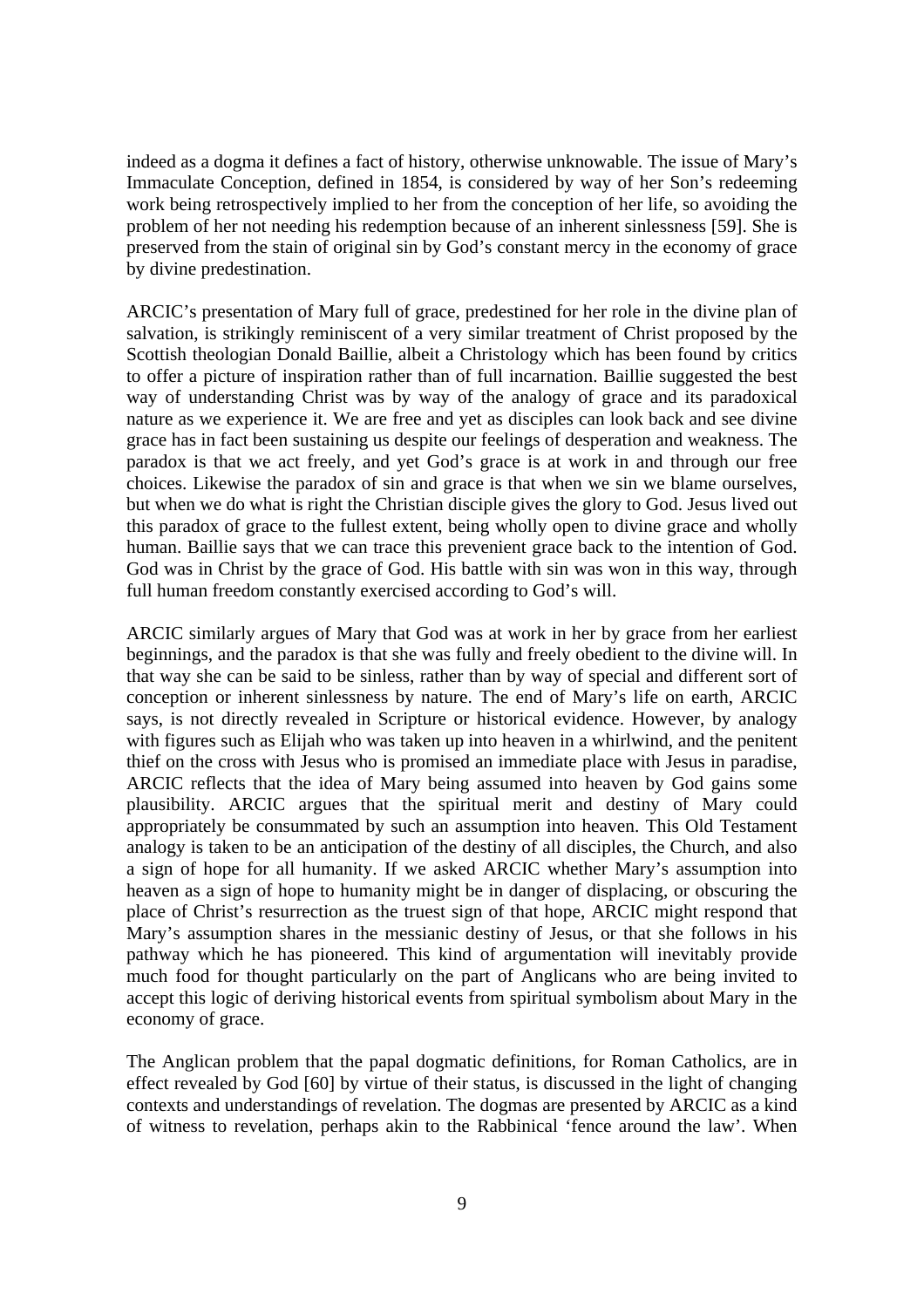such truths expressed in the papal dogmas are affirmed as revealed by God, 'there is no suggestion of new revelation', and ARCIC's earlier *Gift of Authority* developed a method of showing such claims to be in conformity with Scripture by not conflicting with it [61]. The papal dogmas gave voice to the consensus of faith among believers in communion with the Bishop of Rome, and were reaffirmed by Vatican II. Anglicans are said to need, at the very least, the consent of an ecumenical council for such teaching to become *de fide*, a concept itself raising some major questions for Anglicans, lay and ordained [62]. Most Anglicans would need strong scriptural warrant for such doctrinal obligation as the basis for an ecumenical council's decision. ARCIC notes that these definitions are not open to disagreement if full communion is restored between the two Churches: 'Roman Catholics find it hard to envisage a restoration of communion in which acceptance of certain doctrines would be requisite for some and not for others' [63]. But then, on the other hand, the importance of these dogmas should not be exaggerated and should be viewed in the light of the agreed *Theotókos* doctrine. The doctrinal presentation of the dogmas in this predestinarian, eschatological way is thought to be a means of gaining common agreement in a mutual 're-reception' involving a regrounding of the dogmas as seen in new, less harsh, light. The doctrine of the sinlessness of Mary is rooted in divine grace, for example, rather than in a miraculously sinless nature different to ours. ARCIC argues that this reinterpretation of the papal dogmas would then clear the path for acceptance of Roman Catholic Marian doctrine and devotion, to which ARCIC now returns.

#### *Possible questions to consider*

Does the perfected, ideal, obedient human discipleship of Mary depicted in ARCIC possibly obscure the significance to Christians of the humanity of Jesus, in which we share by baptism and faith?

How might the role of Mary as the type and representative of the Church be accommodated to that of Christ as 'head of the body', and as the bridegroom of the bride?

Is there a danger of equating sex with sinful behaviour in some of the language about the purity of Mary in her role of 'ever virgin', and does this do justice to the Christian view of creation?

Do you find the way ARCIC presents Mary and the Roman Catholic doctrines about her in the light of divine calling and hope offers a possible way to overcome existing disagreements about her role?

#### D MARY IN THE LIFE OF THE CHURCH

Mary's 'Amen' to God's 'Yes' in Christ includes her role in the historical and in the eschatological family of Jesus. Anglicans have focused on her ministry in the example given in Scripture of her obedience and discipleship. Roman Catholics, expanding on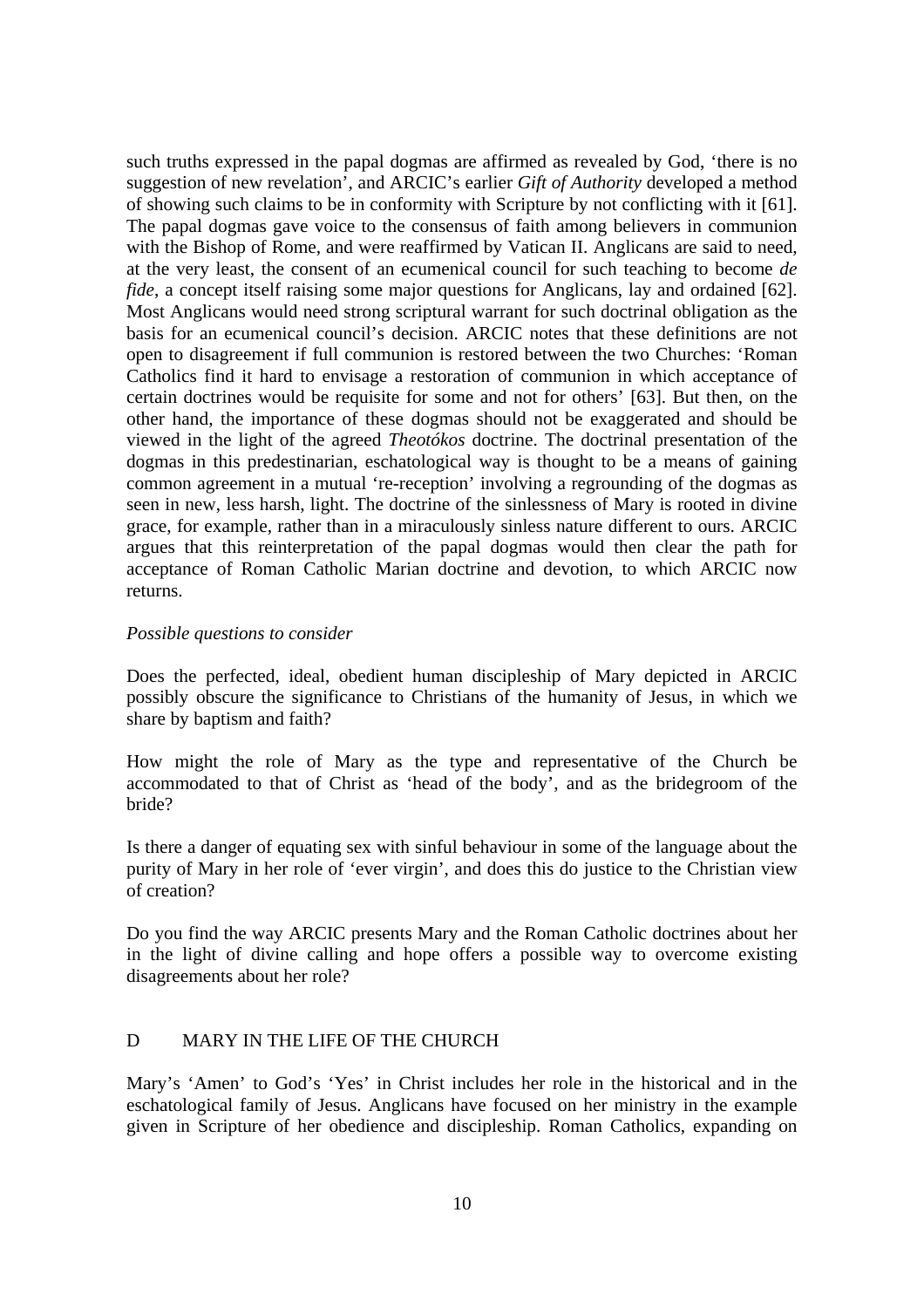this, have 'given prominence to the ongoing ministry of Mary in the economy of grace and the communion of saints. Mary points people to Christ, commending them to him and helping them to share his life' [65]. For most Anglicans, the role of the Holy Spirit is expressed in precisely these terms; a point not considered by ARCIC. Mary is agreed to be the fullest example of the life of grace, she is alive in Christ and we should walk together with her, Christ's foremost disciple.

Mary has a special place in the history of salvation and so in liturgical and private prayer, prayers are said with her, as with the saints, constantly praying before God. This brings ARCIC to the issue of intercession and mediation in the communion of saints, a practice known to the Anglo-Catholic wing of Anglicanism, but hardly in general. The practice of asking Mary to intercede grew after the declaration of her being declared *Theotókos*. The prayer 'Hail Mary' had the final phrase added in the 15<sup>th</sup> Century, 'pray for us sinners, now and at the hour of our death', and is often taken by evangelicals to indicate a lack of confidence in the finished work of Christ as sufficient for salvation. Reformers rejected the invocation of the saints as obscuring the clarity of the mediation of Christ and the Spirit; Article XXII asserting the idea has no warrant in Scripture. The Roman Catholic Council of Trent and Vatican II on the other hand teach that such prayer is harmless and indeed helpful if made through Christ. The role of Mary as maternal towards the whole human race becomes the way this is commended by ARCIC, not obscuring or diminishing the unique mediation of Christ [67]. The Roman Catholic position is presented now as the moderate centre ground, neither exaggerating nor minimising Mary's role. Obviously the need for such a maternal mediation, and the question whether it does not inevitably make Mary the sympathetic figure who can and will pass on our all too human requests to the now rather severe Christ, arises in the Anglican reader's mind.

ARCIC argues that all ministries of the Church use human means, but that this mediation does not lessen that of Christ. The prayer of the Church stands in Christ, not as a parallel prayer, and is enabled by the Holy Spirit. Asking friends to pray for us does not conflict with Christ's work, but is a 'means whereby this can be displayed' [68]. Stretching this point further, we pray in the company of the faithful both here and departed, and for some this intuition of the presence of departed friends deepens a sense of being in Christ across time and in solidarity with the saints, especially with Mary [69]. We are bidden in Scripture to ask others to pray for us, and we can again stretch this to the faithful departed in the body of Christ; requests for assistance in prayer can be made to holy members of the communion of saints [70]. This notion is not directly found in Scripture, but on the other hand is not unscriptural, argues ARCIC, not discussing the Old Testament tradition against making contact with the dead. ARCIC teaches that no practice must obscure the trinitarian economy of grace.

'The distinctive ministry of Mary' [71] is that of assisting others through her active prayer; many experience empathy and solidarity with her especially when her historical life parallels theirs. This ministry again seems to echo that of the Paraclete and Holy Spirit. In suffering she represents a figure of tenderness and compassion. She is also the mother of humanity, the new Eve. We may come to see her as such [72], although it must be said equally that many do not. Many [73] find this devotion enriches their worship of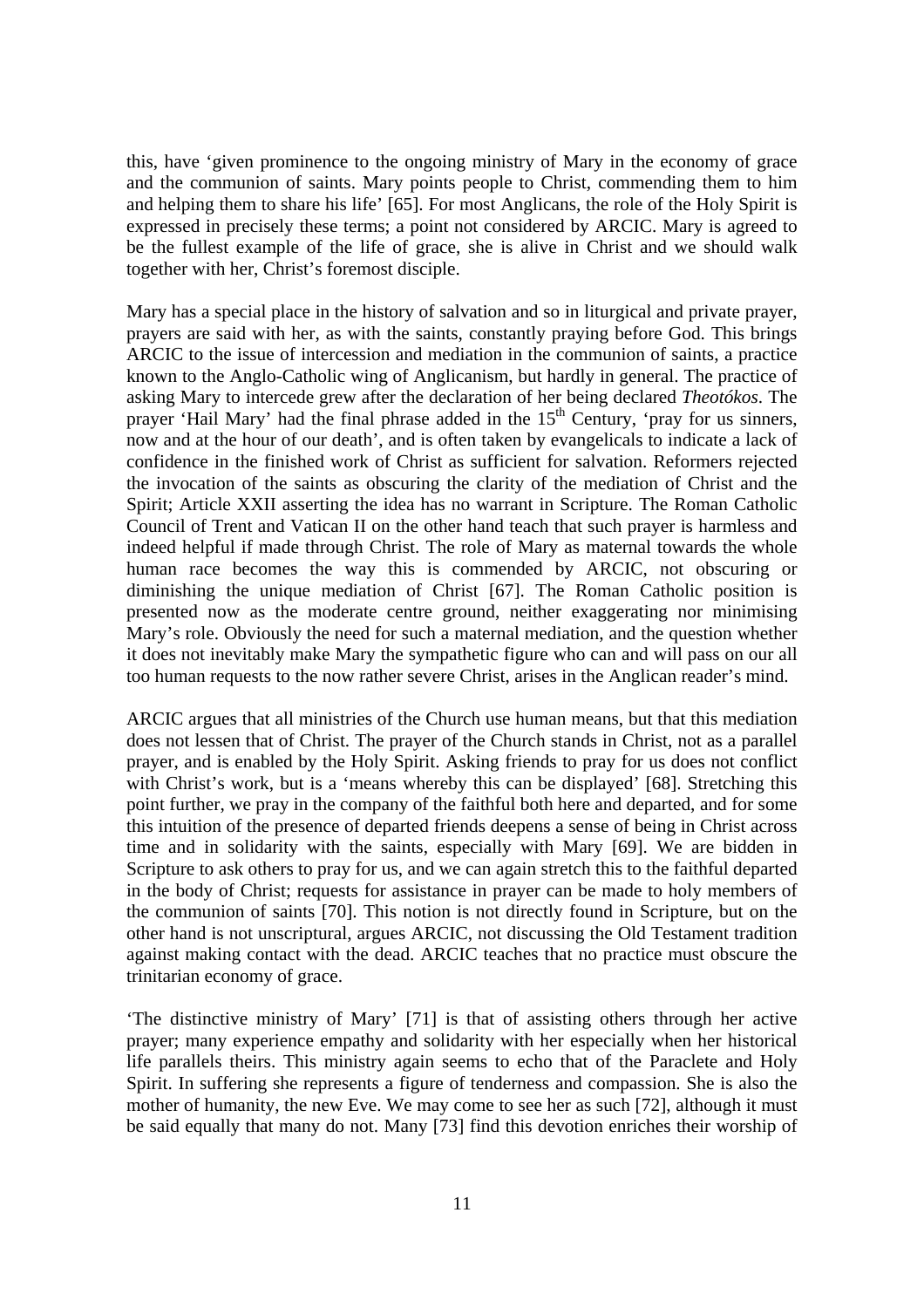God and local customs should be respected, including apparitions of Mary, which become focal points of spiritual comfort, and of course were greatly encouraged by Pope John Paul II. This kind of cult is classified as private devotion, and is deemed to be not required [73] of the faithful, merely permitted and respected – a classification which most Anglicans would request for a good deal of what ARCIC commends. The liberationist note found in the Magnificat finds a place [74], that is to say the orientation of Mary's historical life and commitment can arguably chime in with the Christian imperative to focus especially on the plight of the poor, displaced and hopeless. In conclusion ARCIC thinks no reason now exists for disagreement on this matter, given its theological rereception argued above.

ARCIC has sought to explain what Roman Catholics believe about Mary and why they offer prayer and devotion to her in heaven, and expect her to provide protection and sympathetic care, indeed to offer her presence to Christians across time and space, as Pope John Paul II very obviously did. ARCIC explains that Roman Catholics would not find it difficult to accept Anglicans into full communion if they could not agree to the full scope of Roman Catholic Marian piety, preferring instead a kind of 'live and let live' approach to which they are used on such matters in their own communion. ARCIC has certainly striven to show that Scripture has a range of material on Mary, and that it can be read as containing symbolism which in turn can be used to justify Roman Catholic belief and practice. It might be worth pointing out that another Anglican agreed statement, for some reason rather neglected, could be said to have reached a similar conclusion. The Anglican – Orthodox Dublin Agreed Statement 1984 contains this paragraph:

All prayer is ultimately addressed to the Trinitarian God. We pray to God the Father through our Lord Jesus Christ in the Holy Spirit. The Church is united in a single movement of worship with the Church in heaven, with the Blessed Virgin Mary, 'with angels and archangels and all the company of heaven'. The Orthodox also pray to the Blessed Virgin Mary and Theotokos and the saints as friends and living images of Christ. (p 34, para 66)

There is no doubt that much hangs on this view of the Church spanning earth and heaven, our communion with those who have gone before, and the legitimacy of contacting these heavenly disciples in glory for help and comfort here and now.

#### *Possible questions to consider*

Should ARCIC have included some reference to the feminist cultural and theological movements in relation to Mary and 're-reception' of Marian dogmas?

Is the role of Mary as sympathetic maternal figure in heaven a help to feminist Christians? Do Anglicans miss the comforts offered by this glorified maternal figure?